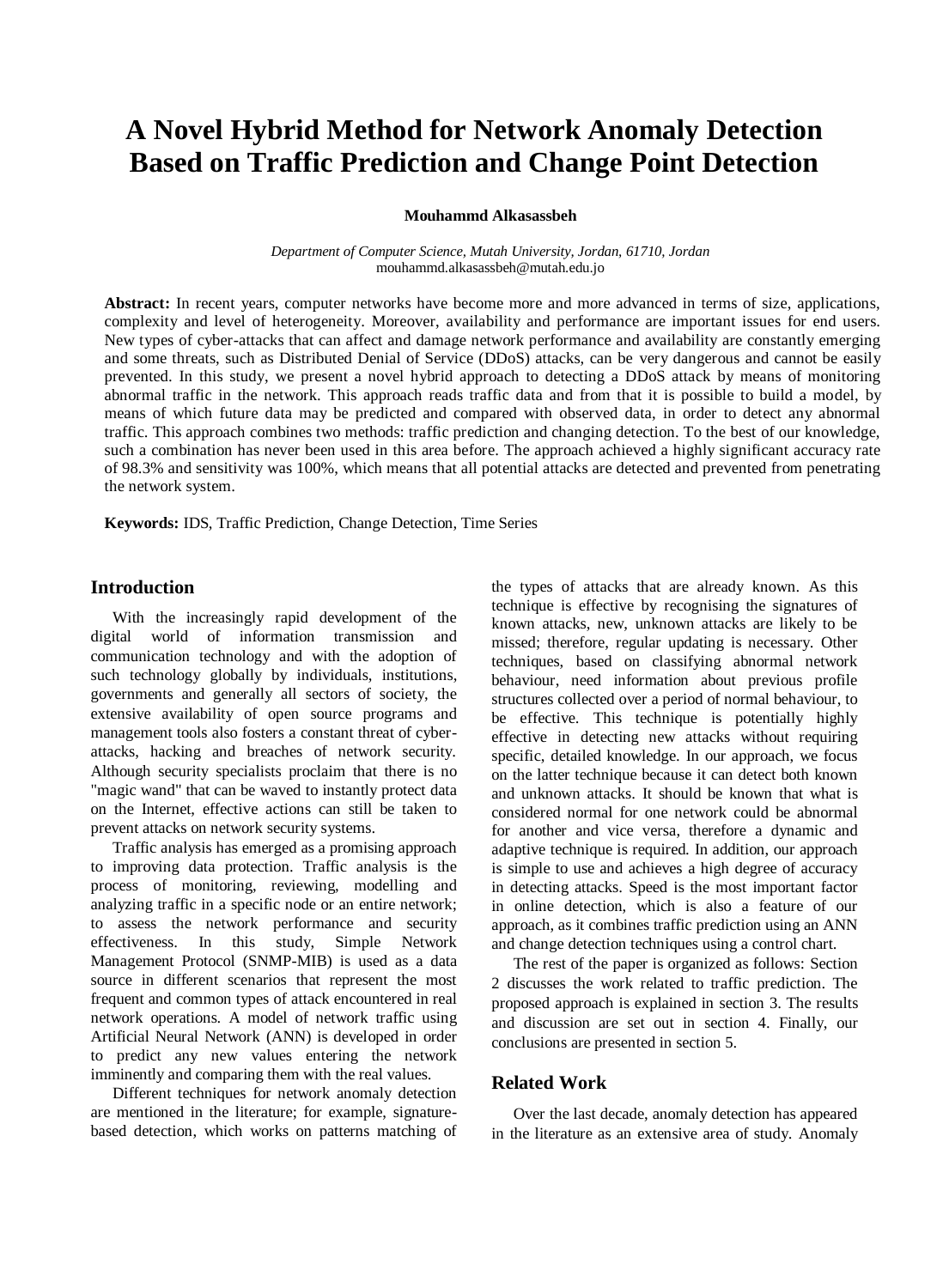detection is a powerful data analysis technique, which is very useful for recognising network intrusions. Previously, most methodologies used in dealing with network anomalies consisted of general statistics comprising, for example, number of packets, packet length, IP and port numbers, etc. Another trend was also statistical, but used SNMP-MIB data as a data source. Some previous work on anomaly detection using SNMP-MIB will be briefly reviewed in this section.

The first attempt that used SNMP for network security is presented in (Cabrera *et al*., 2002). The proposed methodology for the early detection of DDoS attacks was performed by applying statistical tests for causality in order to obtain MIB variables that present evidence of or signs to attacks.

In (Hoque and Chakraborty, 2015), authors used a statistical method reliant on the Kolmogorov Smirnov Test (KST) using SNMP-MIB data. Five main MIB groups were used (Interface, TCP, IP, ICMP and UDP). Their algorithm was tested against several types of DOS flooding attacks, for example: TCP SYN flooding, UDP flooding, ICMP PING flooding and IP flooding. Their algorithm achieved a lower false positive and negative rates in DOS attack detections.

Centralized intrusion detection systems are particularly vulnerable regarding scalability. To address this issue, in (AlKasassbeh, 2011), authors proposed a distribution system using Mobile Agent combined with a statistical method using SNMP-MIB data to tackle the scalability problem and the availability of network services.

In (Sangmee *et al*., 2012), authors created a profile for network intrusion detection using MIB variables, with a specific focus on comparing current traffic data with traffic from the created profiles. This work achieved a high rate of detection accuracy by using a decision

function to detect three different flood attacks: SYN, DNS and null scans.

As our approach is divided into two main parts, the second part being traffic prediction, it is worth mentioning some previous work in this area. Examples of used traffic prediction methods include Nonlinear Auto-Regressive Moving Average model (NARMA), Multi-Layer Perceptron (MLP), Support Vector Machine (SVM), Radial Basis Function Neural Network (RBF), Random Forest (RF), Random Tree (RT) …etc. Table 1 lists the most recent studies in the area of network traffic forecasting. What distinguishes these methods are the computational complexity and accuracy rate (the actual and predicted values should be very close). In other words, the accuracy, where the actual and predicted values, should be very close. In addition, the performance of algorithms plays an important role due to the shortage of resources.

# **The Proposed Approach**

This section demonstrates the proposed approach and the dataset being used. Figure 1 shows the overall architecture of the approach. In the first stage (building the learning model), the collected incoming traffic data is used as input to the Neural Network (NNARX) for traffic prediction. Section 3.1 provides information about the used data. In the second stage (Section 3.2), the NNARX model uses the normal network traffic to obtain the predicted traffic. The main concern is to score high accuracy (difference between the predicted and the actual traffic). Finally, the abrupt change detection step starts using a control chart model; this gives indications about any traffic outside the boundaries (abnormal traffic).

Table 1: A summary of recent studies in network traffic prediction methods

| Study                     | Method used                                                                                     |  |
|---------------------------|-------------------------------------------------------------------------------------------------|--|
| Nie <i>et al.</i> (2017)  | Deep belief network and a Gaussian model                                                        |  |
| Wei (2017)                | RBF neural network optimized by improved gravitation search algorithm                           |  |
| Sahrani et al. (2017)     | Nonlinear Auto-Regressive Moving Average model (NARMA)+Multi-Layer Perceptron (MLP)             |  |
| Akay and Akgol $(2016)$   | SVM, MLP, RBF, RF, RT, Reduced Error Pruning (REPTree)                                          |  |
| Katris and Sophia (2015)  | Artificial Neural Networks, Multilayer Perceptron and Radial basis function+Autoregressive      |  |
|                           | Fractionally Integrated Moving Average (FARIMA)+Holt-Winters, ARIMA/ Generalized                |  |
|                           | Autoregressive Conditional Heteroscedasticity (GARCH) and FARIMA/GARCH                          |  |
| Oliveira et al. (2014)    | Multilayer Perceptron (MLP)+deep learning Stacked Autoencoder (SAE)                             |  |
| Chen <i>et al.</i> (2012) | Flexible Neural Tree (FNT)+Genetic Programming (GP)+Particle Swarm Optimization algorithm (PSO) |  |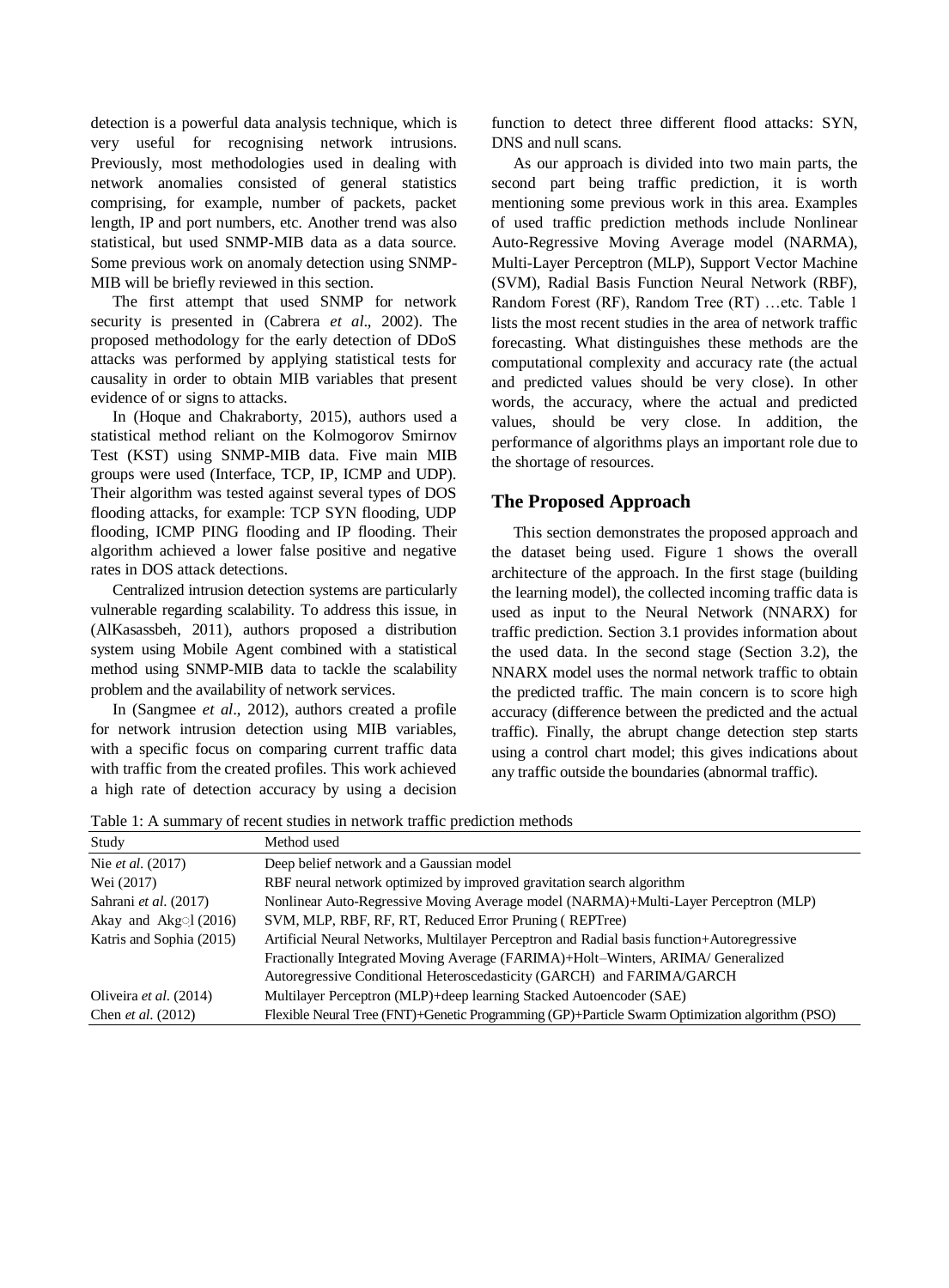

Fig. 1: General architecture of the proposed model

## *The Dataset*

A network attack is any process used to perform malicious actions against any host inside a network that compromises the security of that network (Garber and Lee, 2000). In this study, the dataset in (Al-kasassbeh *et al*., 2016) that was generated in our previous work was used to target DoS attacks. The objective of a DoS attack is to refuse requests from a legitimate user for services that the server is capable of providing. Such action can be achieved by flooding the chosen server with a high volume of traffic to consume all the server's resources, thereby preventing the server from responding to genuine requests. Such attacks can be generated either from a local or a remote network. A DoS attack is one of the most challenging threats that is difficult to assess and prevent (Ahmed *et al*., 2016; Rao *et al*., 2011). An even more serious threat than DoS is DDoS, which is a type of flooding attack from different nodes at the same time (Mirkovic and Peter, 2004). Six typical DoS flooding attacks described as follows.

TCP-SYN Attack: This attack affects the three-way handshake mechanism (SYN, SYN-ACK and ACK) operating between the host and the server at the establishment phase of TCP/IP protocol. During the process the attacker sends a SYN, the server on the other side responds to the SYN request by sending a SYN-ACK packet; meanwhile, the server stores and reserves all the resources and waits for an ACK from the client (the sender). While the server is waiting for the ACK, the request remains in the memory stack. The server will not receive ACK packets from the attacker and the attacker will send more SYN requests in a very short time so that the server's resources are drained to the extent that it cannot respond to any new requests (Alqahtani *et al*., 2013).

UDP Flood Attack: This type of attack sends UDP

packets to random ports of the victim server. When the server deals with these packets and discovers that the packets are empty, the server will then send back an error message through ICMP protocol to the sender. The server's resources, such as bandwidth, will be exhausted by the volume of useless packets and this hinders serving any other requests. A UDP flood attack is typically very effective in smaller networks (Salunke *et al*., 2015).

*ICMP-ECHO Attack:* This type of attack floods the victim's bandwidth, preventing new connections from being initiated. The PING command is used to test whether or not the host is alive on the network so that when a device receives a PING request, it will automatically reply to the sender with a message informing of its status. This type of attack uses a trick of crafting a large number of ICMP packets with a spoof source IP address as the victim's IP address in order to reply directly to it later. These packets are then sent through a network broadcast address and are directed to send their replies to the same IP address at the same time. Eventually, the volume of reply messages will exhaust the victim's resources (Treseangrat, 2014).

*HTTP Flood Attack:* This attack targets a web server and consumes the victim's resources (e.g., memory, CPU, bandwidth). The attacker sends a great number of valid HTTP requests to GET or POST to the web server. Typically, these requests are generated by hosts called botnets. Each of the bots sends a large number of legal requests at the same time. In this case, if there is a great enough number of botnets, their request rates will be higher than the request rates of typical users. This attack may be one of the most dangerous threats, because it is hard to differentiate between normal and abnormal HTTP traffic (Zargar *et al*., 2013).

*Slowloris Attack:* During such an attack, the attacker sends sessions with high workload requests by opening multiple connections to the victim's server and trying to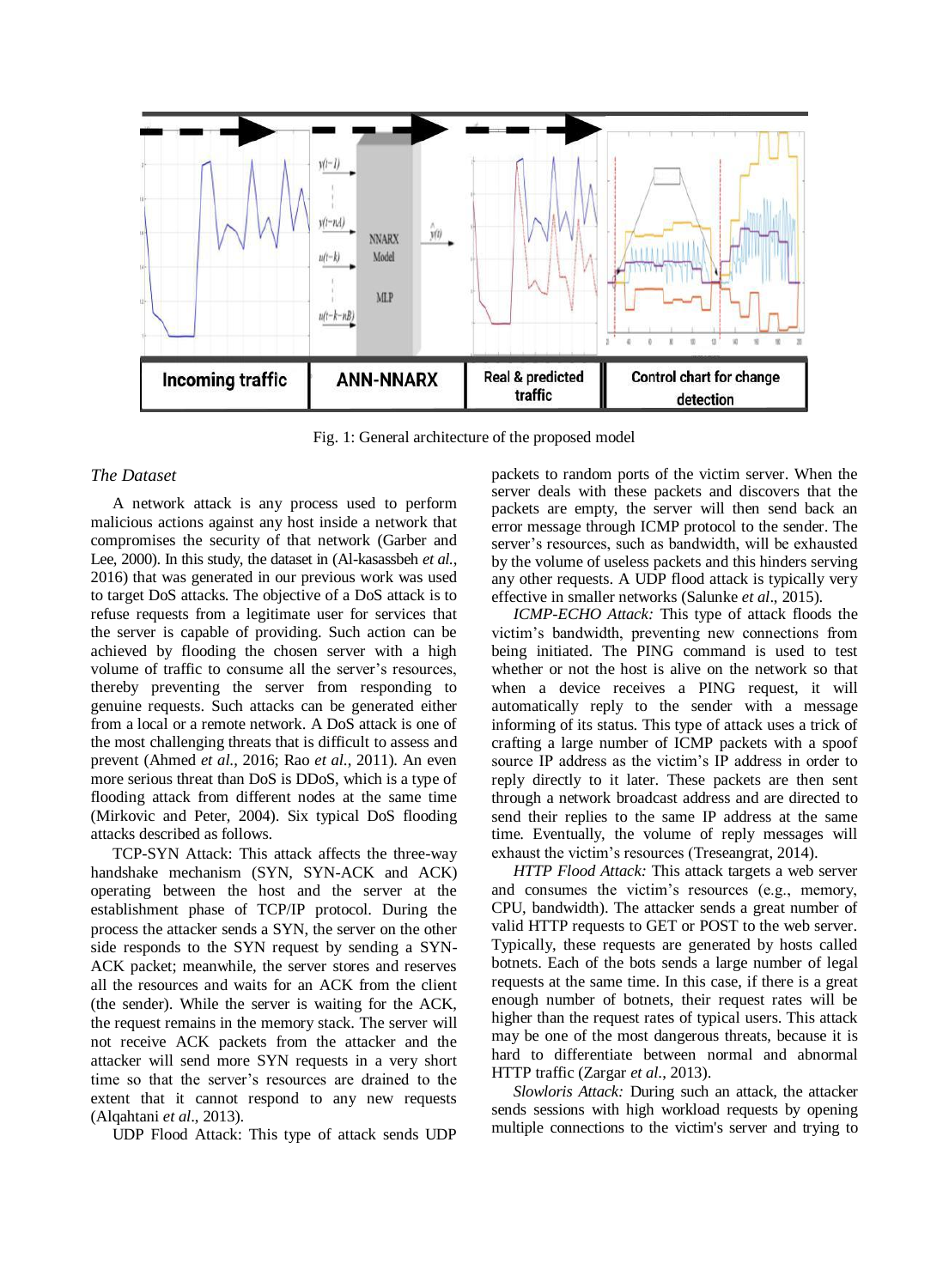keep these connections open as long as possible. In this case, the requests are partial HTTP requests. The attack lasts until all available sockets are taken and reserved by the HTTP requests and then the server freezes in response to any legitimate connections (Zargar *et al*., 2013).

*Slowpost Attack:* Similar to the previous attack but in which the attacker sends a complete, rather than a partial, HTTP header request, including the content length field in the post message body. The data fills the message body at the rate of one byte every two min and at the same time the server remains waiting for each message body to be completed, leading to denial of services (Zargar *et al*., 2013).

The source and type of data will now be clarified briefly. Management Information Base (MIB) was explored in earlier work (Al-Kasassbeh and Adda, 2009) in an investigation of the distributed model to exclude scalability problems in the network. Namvarasl and Ahmadzadeh (2014) proposed an intrusion detection system based on MIB and machine learning methods. Hoque *et al*. (2015) implemented a statistical method depending on the Kolmogorov Smirnov test for anomaly. Park and Kim (2008) proposed a lightweight algorithm for intrusion detection based on the correlation of MIB data. Other researchers used MIB variables for network problems with abnormality and network management. In this study, the dataset (Al-kasassbeh *et al*., 2016) has 34 MIB variables from 5 MIB groups in MIB-II as defined in (Rose, 1991): Interface, IP, TCP, UDP and ICMP group. In this research, we concentrated on the first group – Interface (IF). This clarifies information about all the interfaces of the node, for example; its interfaces number, physical address and IP address and other information related to this group.

## *Network Traffic Prediction*

The main idea of the first part of this work is to train the ANN model using normal traffic and to achieve a very high accuracy rate of the prediction. If the difference between the incoming and predicted traffic is very close, then the network is operating normally. Otherwise, there is abnormal traffic coming into the node, in which case an alert should be issued to the manager or administrator. After building the ANN model and running it, it will always predict normal traffic; however, if there is an attack on the network, for example an ICMP\_Echo attack, then the observed traffic will be different from the predicted traffic, with high convergence. The same will apply for other types of attacks. Where predicted traffic is close to actual traffic, in this case, the network is operating healthily and there are no attacks.

Network traffic prediction is essential for many applications that need to know the amount of traffic on its way to the network, such as anomaly detection, load balancer, network management and others. Using previous traffic to predict the future situation is one

significant step towards dealing effectively with computer network issues. In addition, network traffic prediction is essential to reservation of resources in advance for the provision of a better service. Several techniques may be employed to achieve this task (Montgomery *et al*., 2015), such as Autoregressive (AR), Autoregressive Moving Average (ARMA), Autoregressive Integrated Moving Average (ARIMA) and Artificial Neural Network (ANN). Several studies discussed the use of either statistical models only or ANN; also the use of a hybrid model; that is something between a statistical model and ANN as in (C. a. Katris and Sophia, 2015). In other work that has used ANN, it was found that ANN was a competitive model to use and was superior to the classical regression model (Tang *et al*., 2016). In our work, we chose the ANN to build our model and use it for network traffic prediction as a first stage.

Neural Network is a very beneficial tool for solving prediction and modelling problems, because of its capability to learn and make generalizations. Learning relies on a set of training data provided from the problem's environment. The data can be used to tune the node weights by means of the learning algorithm. After the training process is completed, the network will be able to recognize (identify likenesses) or predict the output when new data are fed into it. The ANN can deal with non-linear, non-stationary data series as learning and input data. ANN is a network of interconnected nodes, derived from studies of biological nervous systems, in an attempt to create machines that operate in a similarly to the human brain (Rojas, 2013). ANN is mostly trained using learning algorithms for the purposes of learning and remembering a definite meaning or to classify patterns. Derived from biological neural networks, ANN is basically the simplest image of input and output units and algorithm for combining weights, as shown in Fig. 2.

where,  $X_1$ ,  $X_2$ , ...  $X_n$  represent the input data,  $W_{nj}$ represents the weights,  $Z_j = \sum x_i^* W_{ij}$  and  $f(Z_j)$  are the transfer function and the last output is *yj*.

Multi-Layer Perceptron (MLP), also called Multilayer Feed Forward (FF) network is the most common and widely used model. It comprises one input layer, one output layer and one or more hidden middle layers. Figure 3 shows a simple MLP NN with one hidden layer, in which a bias with initial weight value is added to the input layer. The input values are first fed into the input layer and are then multiplied by the weight values as they are passed from the input layer to the hidden layer. The network is fully connected as all input data are connected to all the nodes in the following layer. In each node of the hidden layer, multiplications are summed and then passed through the transfer function, such as nonlinear sigmoid function. The output layer also passes through linear sigmoid functions.

Different transfer functions are used in NNs. In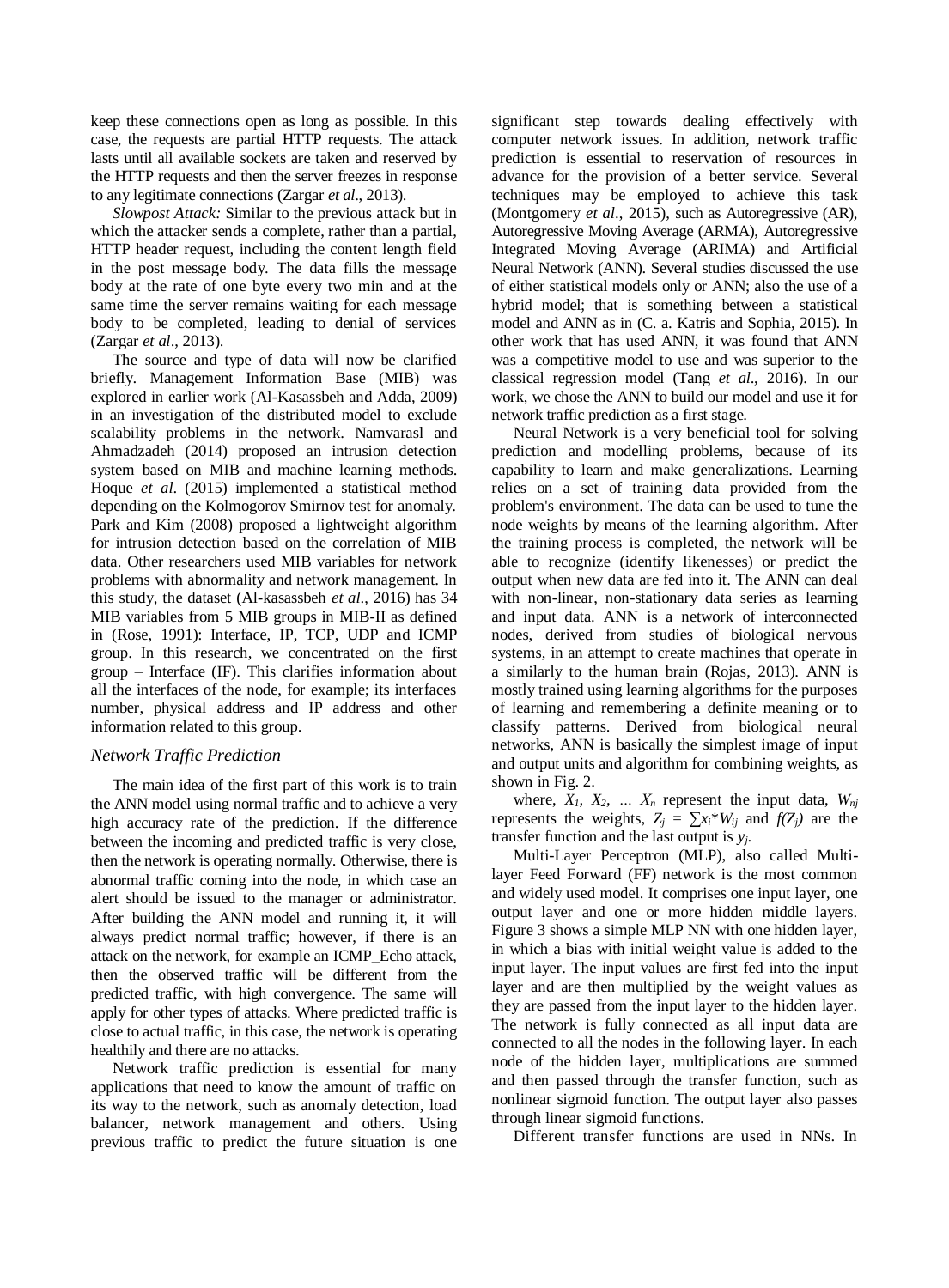this study, the most common transfer function was used: the logistic sigmoid function, which is defined in Equation 1 below:

$$
f(x) = \frac{1}{1 + e^{\hat{}}(-\beta x)}
$$
 (1)



Fig. 2: General layout of artificial neural network



Fig. 3: Simple ANN architecture with three layers

Number of algorithms are used in MLP during the training phase. For example, Back Propagate algorithm (BP) is one of the most common neural network algorithms. The input data are entered continually to the ANN, where each output value is deducted to gain the required output and the error is also calculated. This error is then back propagated to the network to revise the weights so that better results with minimum error value are achieved. In each iteration, the desired output becomes closer to the actual output.

The use of an ANN to recognize dynamic nonlinear problems received more attention recently in cases where there is little previous knowledge of a problem. In addition, the system can be very complex, for example as in (Alkasassbeh *et al*., 2013). Different types of ANN have different capabilities; a few types are capable of mapping nonlinear data to predict future ones using past input and/or output data. Examples of different ANN architectures may be found in (Commons *et al*., 1991). In this study, our approach is based on the ANNARX Model which is presented in Fig. 4.

The proposed ANN architecture for predicting

incoming traffic is presented in three layers, as shown in Fig. 5.

The input layer has eight input neurons, the hidden layer has seven neurons with nonlinear sigmoid function and the output layer has one linear output neuron to give the prediction of incoming traffic to assess the type of traffic based on predicted traffic.



Fig. 4: The NNARX Model Structure (Norgaard et al., 2000)

In order to evaluate the model's performance in predicting incoming traffic in the normal case, the Mean Squares Error (MSE), Euclidean Distance (ED), Manhattan Distance (MD) and Mean Magnitude of Relative Error (MMRE) are measured. MSE, ED, MD and MMRE are calculated as shown in the following equations:

$$
MSE = \frac{1}{n} \sum_{i=1}^{n} (y_i - \hat{y}_i)^2
$$
 (2)

$$
ED = \sqrt{\sum_{i=1}^{n} (y_i - \hat{y}_1)^2}
$$
 (3)

$$
MD = \left(\sum_{i=1}^{n} |y_i - \hat{y}_I|\right) \tag{4}
$$

$$
MMRE = \frac{1}{n} \left( \sum_{i=1}^{n} \frac{|y_i - \hat{y}_i|}{I} \right)
$$
 (5)

where,  $y$  and  $\hat{y}$  are the observed traffic values and the predicted values based on the proposed model and *n* is the number of instances used in the experiments, respectively.

### *Change Detection Model*

A control chart is a basic method of statistical process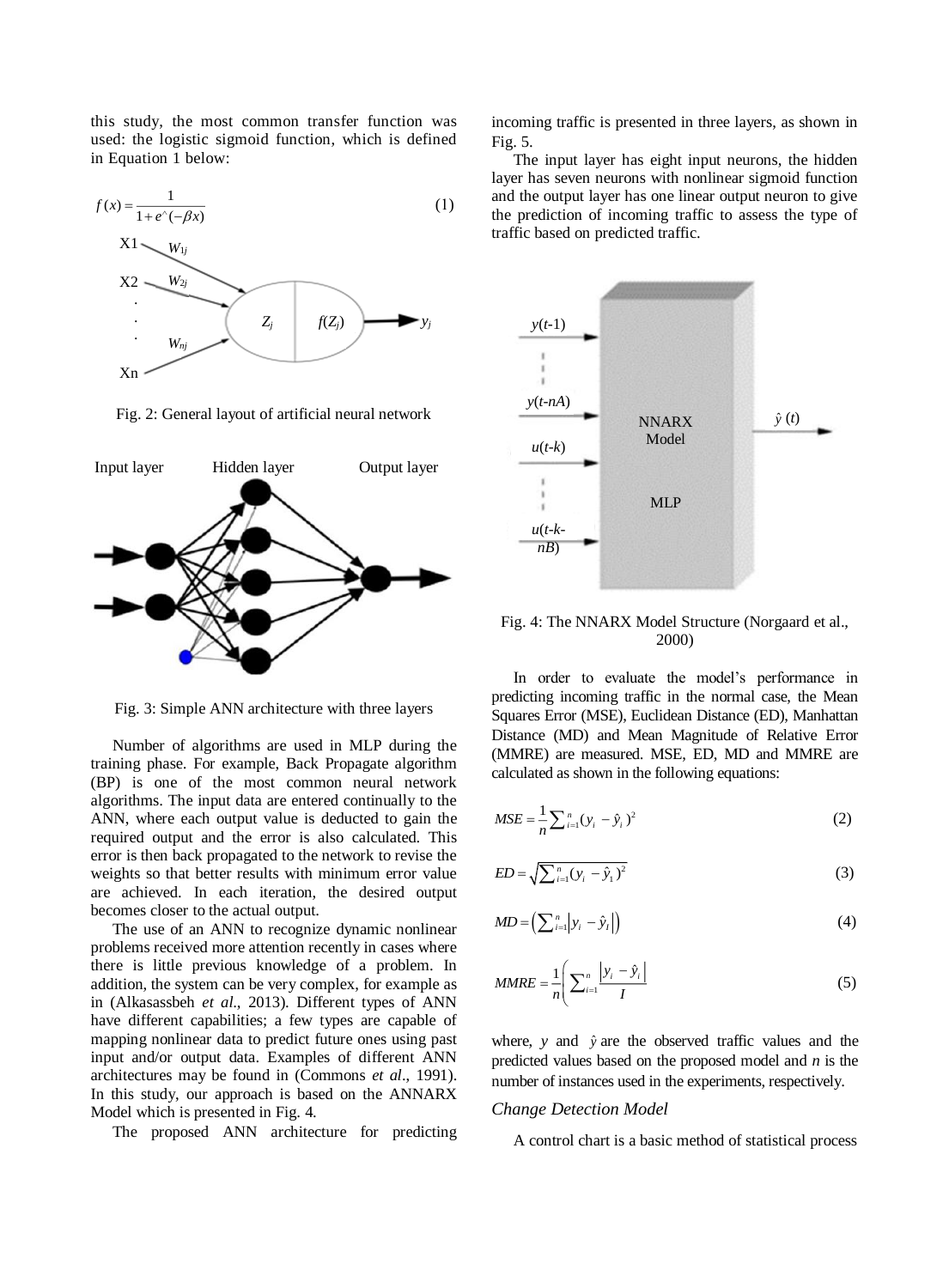control. For example, the progress of operations can be tracked by using statistics to ascertain whether there is an abnormal change in the process, thus determining a decision about taking necessary actions.

Normally, a control chart has a central horizontal line, denoting the mean of the sequence, with the Upper Control Limit (UCL) and the Lower Control Limit (LCL) defined by two other horizontal lines. For example, let  $x_1, x_2, x_3 \ldots x_n$  represent a sequence of data. In our case, it is the difference between predicted and observed traffic, therefore the general model of control charts in this case will be as the following; first, the mean of the sequence should be calculated as in Equation 6:

$$
\bar{x} = \frac{x_1 + x_2 + x_3 + \dots + x_n}{n}
$$
 (6)

Calculation of the standard deviation can be made as follows:

$$
\sigma = \sqrt{\frac{\sum_{i=1}^{n} (x_i - \overline{x})}{n - 1}}
$$
\n(7)

The CL, UCL and LCL are calculated as follows:

$$
UCL = \overline{x} + K\sigma \tag{8}
$$

$$
CL = \overline{x} \tag{9}
$$

$$
LCL = \bar{x} - K\sigma \tag{10}
$$

where, *k* is the distance in two directions, upper and lower control limits, from the CL. In this research, the data are online, following on after each other and so piecewise windows were used, learning window and testing window. When data is incoming, it is necessary to wait for a period of time (window size). In our case, the window size used for learning and testing is 2.25 min (15 sec \* 9 samples). After the windows filled with the samples, the ULC and LCL for the training window are calculated and these boundaries are applied to the testing window. As a result, any value that is outside these boundaries indicates that an error has occurred. As can be seen in Fig. 6, this method gives accurate results in recording the change in both the mean and the variance. The arrows and the vertical dashed red line in the Figure show the exact place of the error. The CL is also shown as being outside of the boundaries set by the (UCL and LCL).



Fig. 5: The proposed ANNs architecture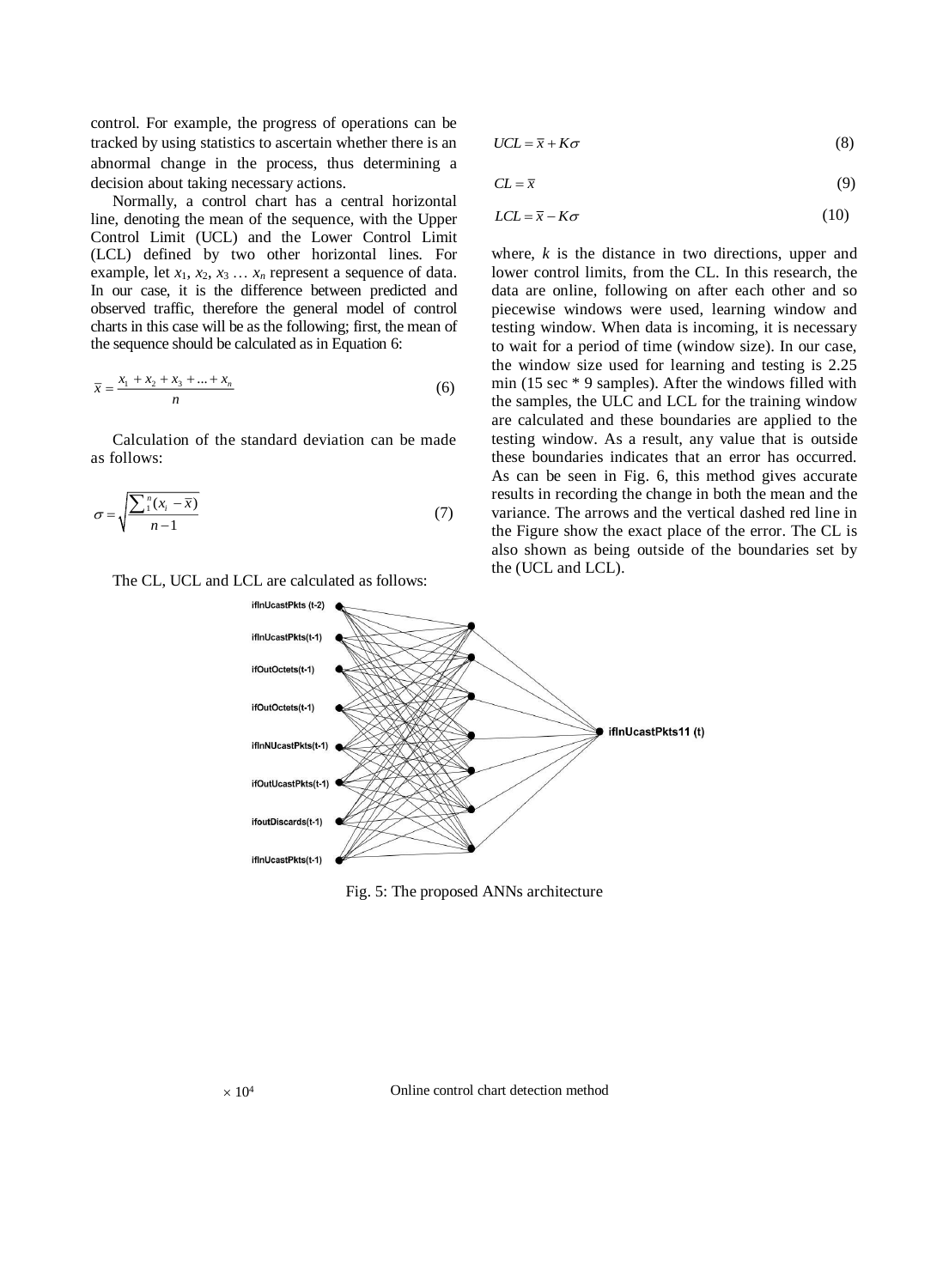

Fig. 6: Control chart example of two errors (TCP SYN and UDP flood)

## **Experiments**

In this section, the experimental results of the proposed approach will be described and explained in two main parts, the first discusses the experimental results for the ANN model and the second deals with the experimental results for the change detection model (control chart).

#### *Experimental Results for the ANN Model*

The NNSYSID MATLAB Toolbox was used to develop the ANNARX, as provided by Magnus N<sup>*i*</sup> rgaard (2000). The ANNARX model is shown in Fig. 4 and the setup of the ANN parameters are listed in Table 4. The back propagation learning algorithm is used for the training stage of the ANNARX to reduce the convergence error.

The MIB variables that we used in our approach are used to train the ANNARX model. Data were collected every 15 sec in both the normal and abnormal mode. The 15 sec timing for polling data from the router was determined according to what was specified in many previous studies, such as (Thottan and Chuanyi, 2003). The dataset contained a total of 4998 MIB data records, as listed in Table 2.

Table 3 gives a basic summary of the statistics of the IF group, as used in this study. Some important information emerged from this table and highlighted the nature of the group used.

The proposed ANNARX model is run for a number of trials. It is found that the ANN model is able to achieve a high rate of accuracy with a minimal level of error. Figure 7 shows the performance of the model over the training normal traffic dataset. Figure 8 shows the results of testing the dataset. An evaluation of the model's performance, in terms of comparing predictions to observed data, is presented in Table 5.

It is clear that predicted traffic is close to the actual traffic. However, if an attack such as ICMP\_Echo happens, the result of the model would be completely

different, as shown in Fig. 9, where the predicted traffic is completely different from the observed traffic due to the attack behaviour. Table 6 presents the comparison results of the performance under normal and attack conditions. These show that the measurement metrics (MSE, MD, ED and MMRE) are very high. The same criteria are applied to the other attacks in the same manner but with different values, as each attack has its own style and behaviour. Figure 10 shows predicted and observed traffic for all attacks listed in Table 2.

### *Experimental Results for the Change Detection Model*

The control chart for change detection is an efficient method for identifying and recording all the attacks in our data; as there are seven attacks and the model captured all of them. The confusion matrix for our model is shown in Table 7.

| Table 2: Traffic type and number of records generated |                |  |
|-------------------------------------------------------|----------------|--|
| Type of traffic                                       | $#$ of records |  |
| Normal                                                | 600            |  |
| <b>TCP-SYN</b>                                        | 960            |  |
| <b>UDP</b> flood                                      | 773            |  |
| <b>ICMP-ECHO</b>                                      | 632            |  |
| HTTP flood                                            | 573            |  |
| Slowloris                                             | 780            |  |
| Slowpost                                              | 480            |  |
| <b>Brute</b> force                                    | 200            |  |

| Table 3: IF group summary and the standard deviation |  |  |  |
|------------------------------------------------------|--|--|--|
|------------------------------------------------------|--|--|--|

| Attribute names        | Min     | Max        | <b>STD</b>    |
|------------------------|---------|------------|---------------|
| ifInOctets             | 1426588 | 4294415640 | 1233851794.00 |
| <i>ifOutOctets</i>     | 161843  | 4294061114 | 1153395187.00 |
| ifoutDiscards          | 0       | 196630     | 74228.9779    |
| ifInUcastPkts          | 701369  | 243982848  | 58006834.50   |
| ifInNUcastPkts         | 2735    | 35238      | 7936.895813   |
| ifInDiscards           | 0       | 196630     | 74228.98972   |
| <i>ifOutUcastPkts</i>  | 223076  | 93698308   | 23284377.61   |
| <i>ifOutNUcastPkts</i> | 796     | 8311       | 1784.778092   |
| tcpOutRsts             |         | Δ          | 1.086868566   |
|                        |         |            |               |

Table 4: The adopted ANN model's parameters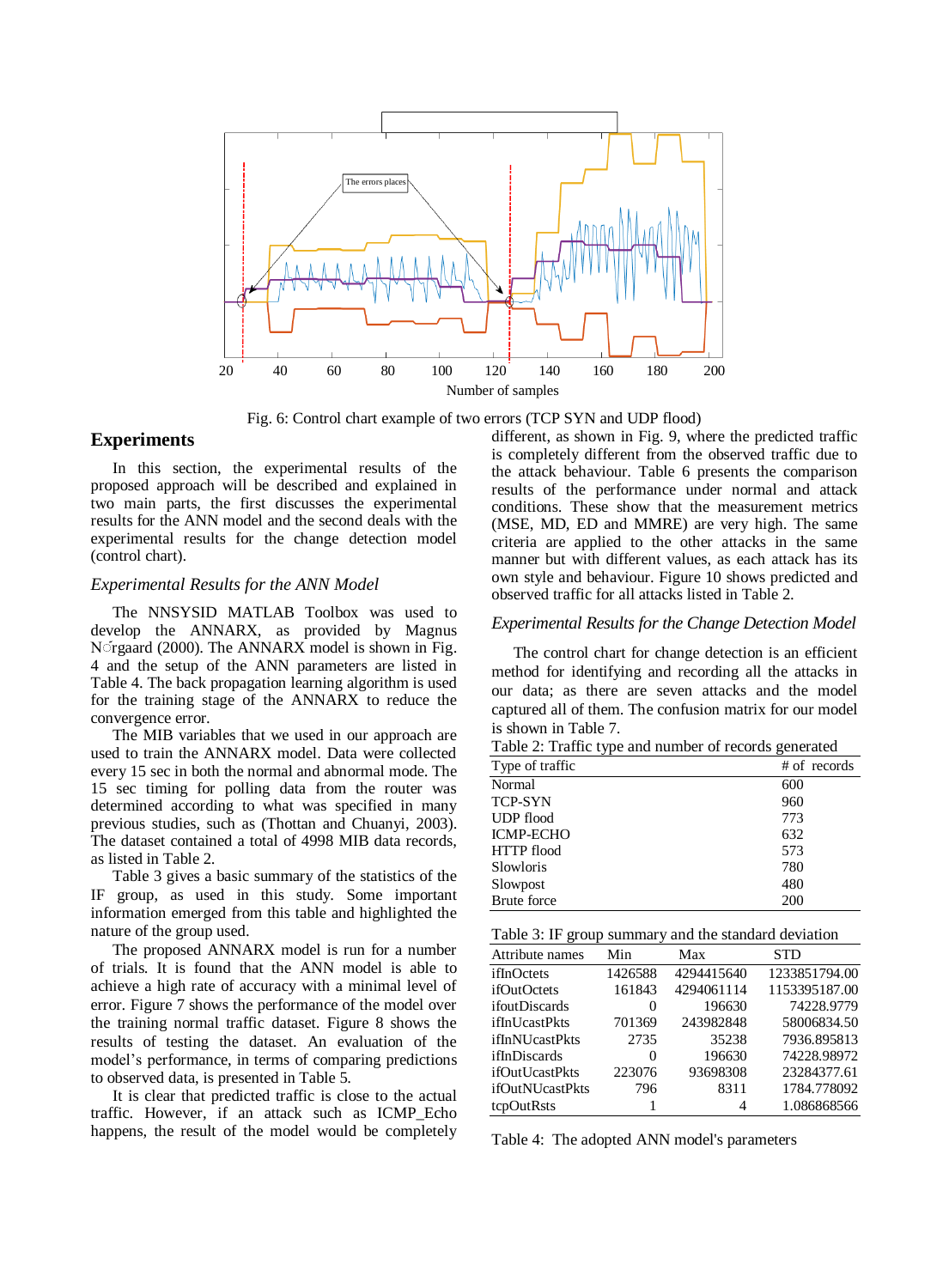| Parameters                            | Value |
|---------------------------------------|-------|
| Number of layers                      |       |
| Number of neurons in the hidden layer |       |
| Number of neurons in the output layer |       |
| Number of iterations                  | 1000  |

|             | Table 5: Evaluation criteria for normal traffic dataset |            |  |
|-------------|---------------------------------------------------------|------------|--|
| Criteria    | Training                                                | Testing    |  |
| <b>MSE</b>  | 0.00790000                                              | 8.26270000 |  |
| MD          | 0.06270000                                              | 1.42670000 |  |
| ED          | 0.00000181                                              | 0.00001633 |  |
| <b>MMRE</b> | 0.00000000                                              | 0.00320000 |  |
|             |                                                         |            |  |

Acknowledgement The authors feel greateful to the anonymous reviewer for their valuable comments and sugessions to improve the quality of paper and would like to thank them from core of the heart. Author's Contributions Sanjay Kumar: Conceptualization, Design and Analysis Drafting and Critical revision. Surjit Paul: Execution, Drafting and Revision. Dilip Kumar Shaw: Drafting the Manuscript and Revision. Ethics After publication of the paper, if we learn any sort of errors that

findings, We are ethically obligated to promptly correct the errors in a correction, retraction, erratum or by other means. Criteria Training

| (normal) | Testing (attack) |                |
|----------|------------------|----------------|
| MSE      | 0.00790000       | 72765000.00000 |
| MD       | 0.06270000       | 2884.60000     |
| ED       | 0.00000181       | 212910.00000   |
| MMRE     | 0.00000000       | 0.02090        |

| Table 7: Confusion matrix |
|---------------------------|
|---------------------------|

|                  | Predicted attack | Predicted no attack |
|------------------|------------------|---------------------|
| Actual attack    |                  |                     |
| Actual no attack |                  | 546                 |

To measure the performance of our model, classification evaluation functions (Sensitivity and Specificity) are used. These are used mainly for binary classification and in our case it was either attack or no attack (abnormal traffic or normal traffic). Also, to evaluate the model based on the accuracy metric, equations for sensitivity, specificity and accuracy are as follows:

$$
Sensitivity = \frac{TP}{TP + FN}
$$
 (11)



Fig. 7: Observed and predicted measurements for the incoming traffic ANN Model in the Training Case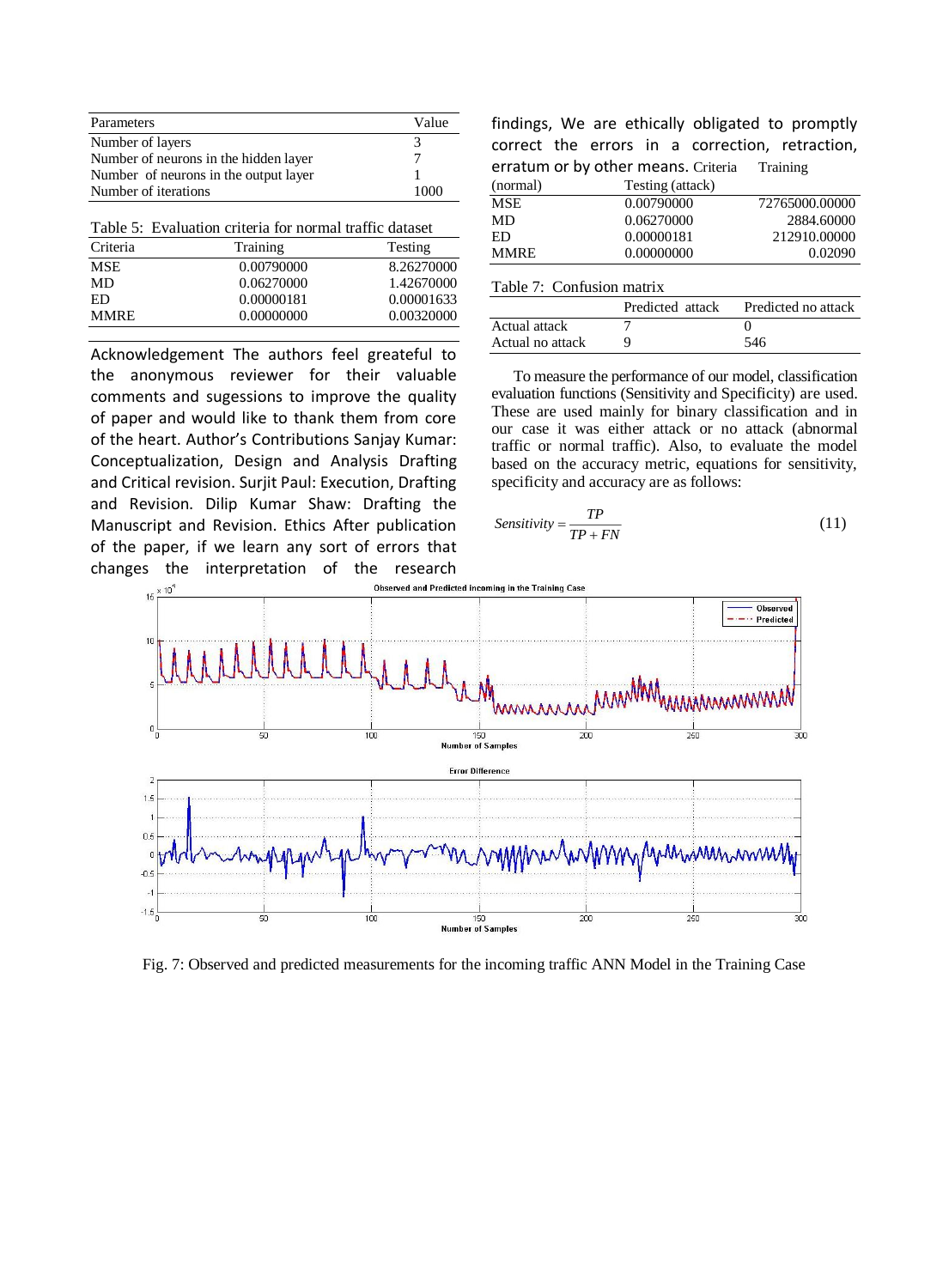

Fig. 8: Observed and predicted measurements for the incoming traffic ANN Model in the Testing Case

$$
Specificity = \frac{TN}{TN + FP}
$$
 (12)

$$
accuracy(ACC) = \frac{TP + TN}{TP + TN + FP + FN}
$$
\n(13)

The True Positive (TP) samples are the correct cases classified positive and the False Positive (FP) samples are the negative cases that are classified positive. The True Negative (TN) samples are negative cases classified as negative. The False Negative (FN) samples are negative cases classified incorrectly as positive.

The model evaluation results show that the sensitivity, specificity and accuracy rates are 100, 98.3 and 98.3%, respectively. Consequently, the proposed model achieved excellent results.

## **Conclusion and Future work**

In this study, we demonstrated a novel and uncomplicated hybrid approach to capturing abnormal traffic at early stage with the purpose of helping network administrators to take preventive action quickly that will result in a more accessible and stable network. The accuracy of this approach is 98.3% and its sensitivity is 100%. It should be known that during the testing stage, our model captured all type of attacks (each with its own behaviour and style) with low false negative rates. Part of the future work, the false negative rate can be further reduced by improving and extending the MLP training stage on normal traffic. In addition, using dynamic window size of the control chart might give better results.

## **Acknowledgement**

The author feels extremely thankful to the anonymous reviewers, that work in this paper, for their respected comments and recommendations to increase the quality of this work.

# **Ethics**

There are no ethical issues with this paper.

### **References**

- Ahmed, M., A.N. Mahmood and J. Hu, 2016. A survey of network anomaly detection techniques. J. Netw. Comput. Applic., 60: 19-31.
- Akay, M.F. and D. Akg<sup>o</sup>l, 2016. Performance comparison of machine learning methods and different time lags for network traffic forecasting. Proceedings of the International Conference on Natural Science and Engineering, (NSE' 16).
- AlKasassbeh, M., 2011. Network intrusion detection with wiener filter-based agent. World Applied Sci. J., 13: 2372-2384.
- Alkasassbeh, M., A. Sheta, H. Faris and H. Turabieh, 2013. Prediction of PM10 and TSP air pollution parameters using artificial neural network autoregressive, external input models: A case study in salt, Jordan. Middle-East J. Sci. Res., 14: 999-1009.
- Al-Kasassbeh, M. and M. Adda, 2009. Network fault detection with Wiener filter-based agent. J. Netw. Comput. Applic., 32: 824-833.
- Al-kasassbeh, M., G. Al-Naymat and E. Al-Hawari, 2016. Towards generating realistic SNMP-MIB. Int. J. Comput. Sci. Inform. Security.
- Alqahtani, A., H. Iftikhar and Mohsin, 2013. TCP/IP attacks, defenses and security tools. Int. J. Sci. Modern Eng., 1-42-47.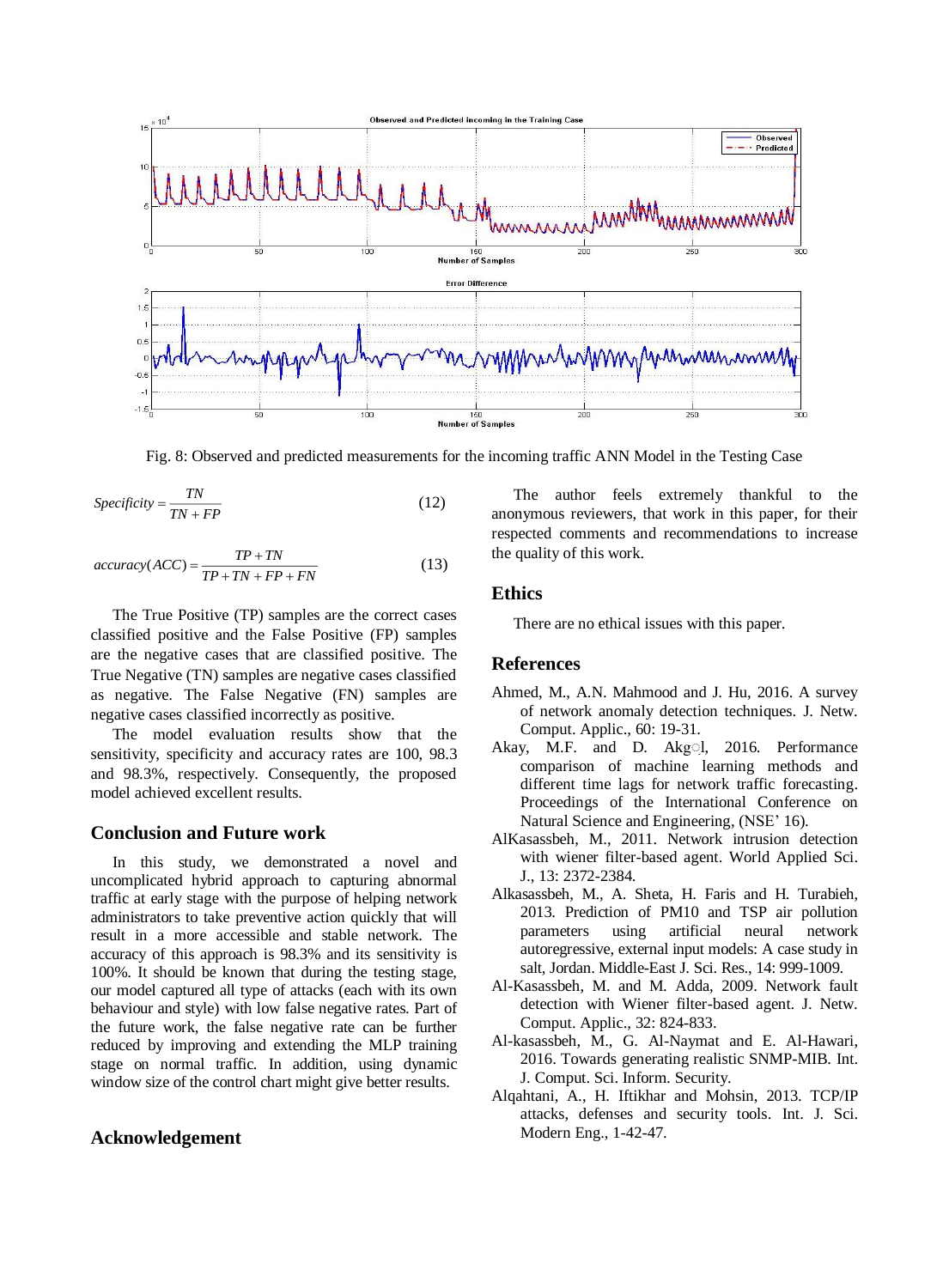- Cabrera, J.B.D., L. Lewis, X. Qin, W. Lee and R.K. Mehrak, 2002. Proactive intrusion detection and distributed denial of service attacks-a case study in security management. J. Netw. Syst. Manage., 10: 225-254.
- Chen, Y., B. Yang and Q. Meng, 2012. Small-time scale network traffic prediction based on flexible neural tree. Applied Soft Comput., 12: 274-279.
- Commons, M.L., G. Stephen and S. John, 1991. Neural Network Models of Conditioning and Action. 1st Edn., Lawrence Erlbaum Associates, Hillsdale, ISBN-10: 0805808426, pp: 359.
- Garber and Lee, 2000. Denial-of-service attacks rip the internet. Computer.
- Hoque, M., A. Chakraborty and Barnali, 2015. Anomaly based intrusion detection systems. Int. J. Comput. Sci. Eng. Technol., 5: 44-47.
- Hoque, M.A. and B. Chakraborty, 2015. Anomaly based intrusion detection systems using SNMP data. Int. J. Sci. Eng. Comput. Technol., 5: 44-44.
- Katris, C. and D. Sophia, 2015. Comparing forecasting approaches for internet traffic. Expert Syst. Applic., 42: 8172-8183.
- Mirkovic, J. and R. Peter, 2004. A taxonomy of DDoS attack and DDoS defense mechanisms. ACM SIGCOMM Comput. Commun. Rev., 34: 39-53.
- Montgomery, D.C., C.L. Jennings and M. Kulahci, 2015. Introduction to Time Series Analysis and Forecasting Solutions Set. 1st Edn., Wiley, John Wiley and Sons, ISBN-10: 0470501472, pp: 547.
- Namvarasl, S. and M. Ahmadzadeh, 2014. A dynamic flooding attack detection system based on different classification techniques and using SNMP MIB data. Namvarasldynamic, 2: 279-284.
- Nie, L., D. Jiang, S. Yu and H. Song, 2017. Network traffic prediction based on deep belief network in wireless mesh backbone networks. Proceedings of the Wireless Communications and Networking Conference, Mar. 19-22, IEEE Xplore Press, San Francisco, pp: 1-5.
- N<sup>*i*</sup>rgaard, M., 2000. Neural network based system identification toolbox. Technical University Denmark.
- Norgaard, M., O. Ravn, N.K. Poulsen and L.K. Hansen, 2000. Neural Networks for Modelling and Control of Dynamic Systems. 1st Edn., Springer London, ISBN-10: 1852332271, pp: 246.
- Oliveira, T.P., J.S. Barbar and A.S. Soares, 2014. Multilayer perceptron and stacked autoencoder for Internet traffic prediction. Proceedings of the IFIP International Conference on Network and Parallel Computing, (NPC' 14), pp: 61-71.
- Park, J.S. and M.S. Kim, 2008. Design and implementation of an SNMP-based traffic. Proceedings of the Challenges for Next Generation Network Operations and Service Management, (OSM' 08), Springer Berlin Heidelberg, pp: 380-389.
- Rao, S. and Subramani, 2011. Denial of service attacks and mitigation techniques: Real time implementation with detailed analysis. SANS Institute Infosec Reading Room.
- Rojas, R., 2013. Neural Networks: A Systematic Introduction. 1st Edn., Springer Science and Business Media, Berlin, ISBN-10: 3642610684, pp: 502.
- Rose, M., 1991. Management information base for network management.
- Sahrani, M.N., M.M.M. Zan, I.M. Yassin, A. Zabidi and M.S.A.M. Ali, 2017. Artificial neural network Nonlinear Auto Regressive Moving Average (NARMA) model for internet traffic prediction. Telecommun., Electronic Comput. Eng., 9: 145-149.
- Salunke, M., R. Kabra and A. Kumar, 2015. Layered architecture for DoS attack detection system by combine approach of Naive bayes and improved Kmeans. Cluster. Algorithm, 2: 372-377.
- Sangmee, P.T., N. Elz and E. Nittida, 2012. Anomaly detection using new MIB traffic parameters based on profile. Proceedings of the 8th International Conference on, Computing Technology and Information Management, Apri. 24-26, IEEE Xplore Press, Seoul, South Korea, pp: 648-653.
- Tang, L., S. Du and S. Ji, 2016. Forecasting network traffic at large time scale by using dual-related method. Proceedings of the 12th IEEE International Conference on, Natural Computation, Fuzzy Systems and Knowledge Discovery, Aug. 13-15, IEEE Xplore Press, Changsha. DOI: 10.1109/FSKD.2016.7603372